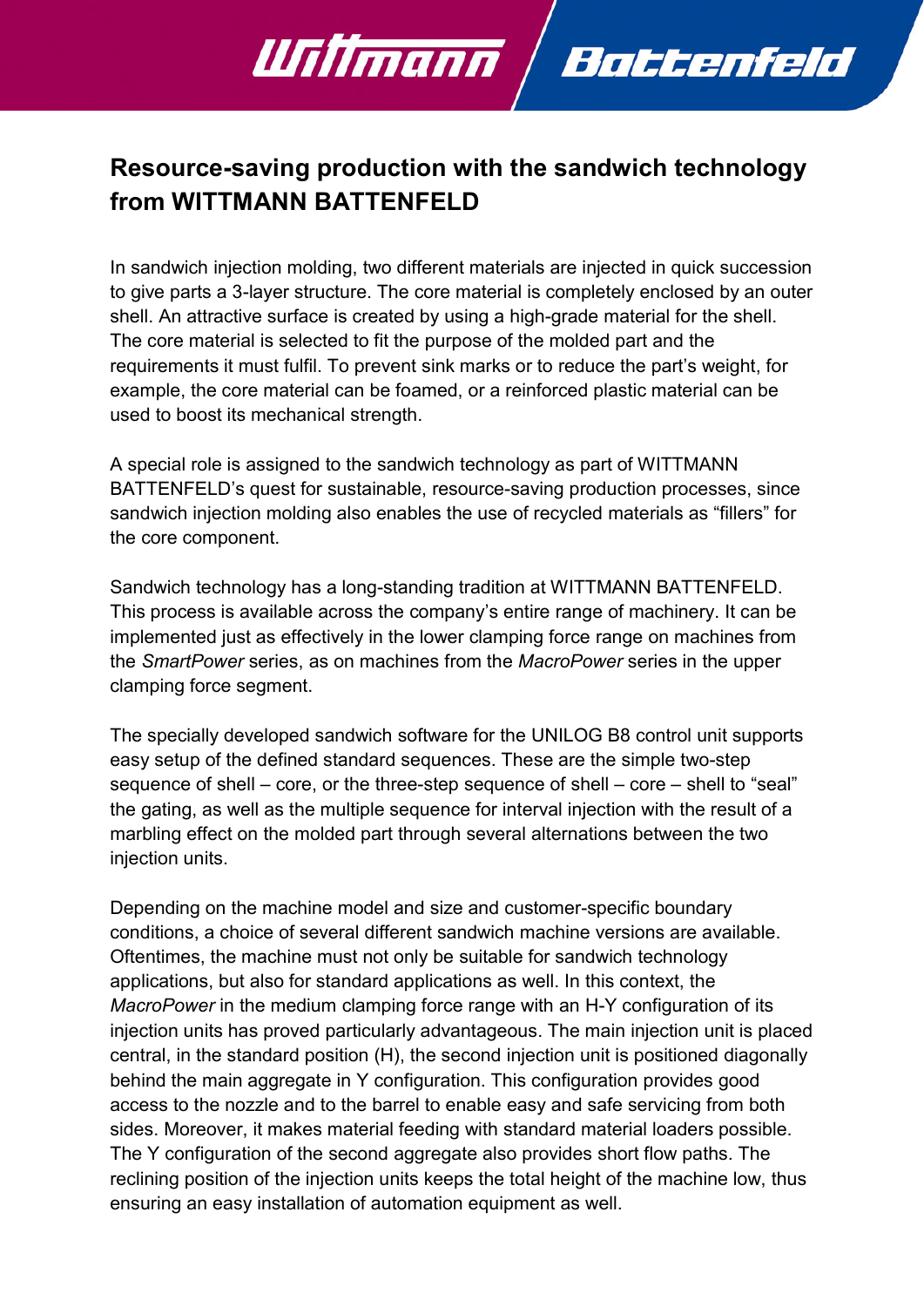

Willmann

An application example for sandwich injection molding implemented at WITTMANN BATTENFELD is a bowl made of PP with a foamed PP regrind as its core component.

In this case, the "gas pressure" of the foamed core material prevents sink marks, especially in wall thickness boundary areas, where conventional holding pressure can no longer take effect, such as at the end of the flow path at the upper rim of the bowl in this particular application example.

Another characteristic of this part worth mentioning is its remarkably high 60% core component proportion consisting of regrind.

How much core material can be used without it breaking through the skin layer and becoming visible on the surface depends on the design of the molded part and its particular geometry.

Edmund Kirsch, product specialist for multi-component technology at WITTMANN BATTENFELD, will be glad to offer expert advice to customers wishing to produce specific parts as to how far the sandwich process is suitable for their particular application, and what results can be expected from this process in each case.





Battenfeld

Fig. 1a+b: Application example "large bowl" and 3-layer shellcore-shell structure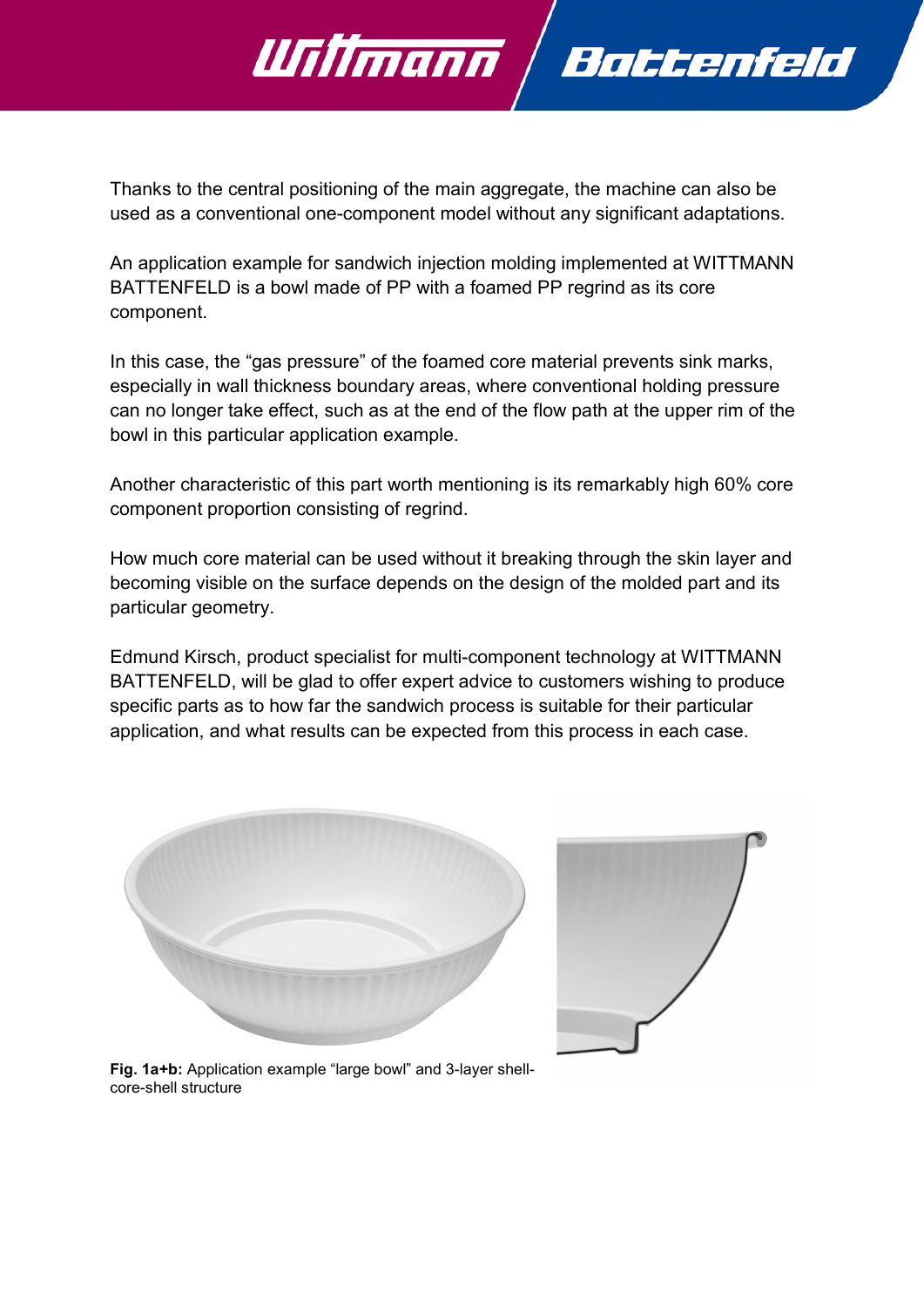







Fig. 3: View of the injection units of the MacroPower sandwich machine from above